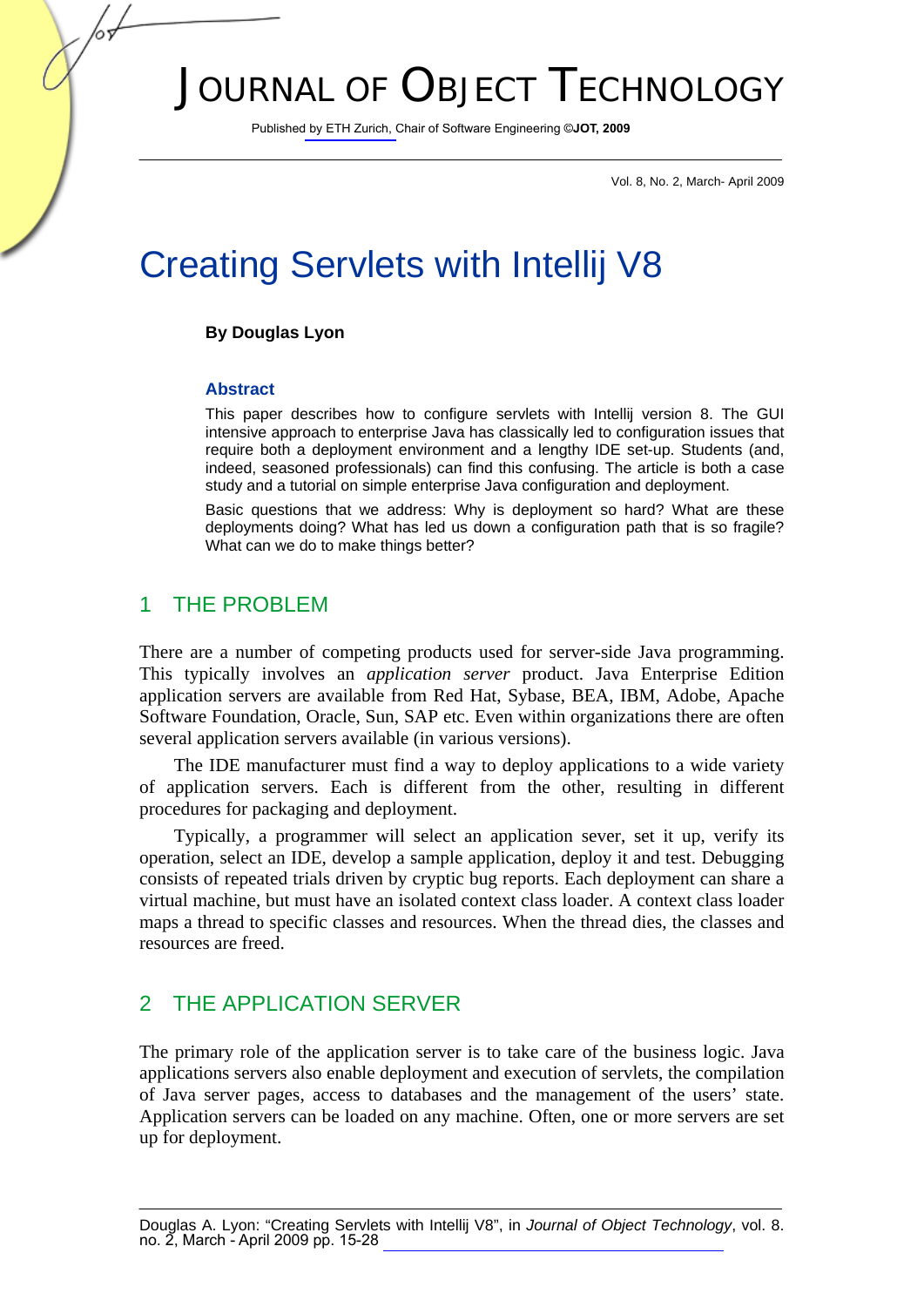Tomcat is an Apache Software Foundation application server product that is available as an open-source multi-platform distribution http://tomcat.apache.org. On a mac, for example, a download is extracted by typing:

```
tar -xvf apache-tomcat-6.0.18.tar.gz
```
This creates a directory called:

for-

```
apache-tomcat-6.0.18
```
The programmer changes directory into the binary directory of Tomcat and starts it using:

```
cd apache-tomcat-6.0.18/bin
```
The start-up script identifies the location of the application server (called *go.sh*)

```
#!/bin/sh 
export 
CATALINA_HOME=/Users/lyon/attachments/servlets/apache-
tomcat-6.0.18 
export 
JAVA_HOME=/System/Library/Frameworks/JavaVM.framework/Versi
ons/1.5.0/Home 
$CATALINA_HOME/bin/startup.sh 
sh startup.sh
```
The programmer then changes the modifier list on the file, to make it executable:

```
chmod +x go.sh
```
Now you need to add a user to the Tomcat database:

```
cat >apache-tomcat-6.0.18/conf/tomcat-users.xml 
<?xml version='1.0' encoding='utf-8'?> 
<tomcat-users> 
 <role rolename="manager"/> 
  <user username="lyon" password="xxx" roles="manager"/> 
</tomcat-users>
```
Running is performed with an invocation to *go.sh*. The programmer then verifies the correctness of the installation by visiting http://localhost:8080.



#### If you're seeing this page via a web browser, it means you've setup Tomcat successfully. Congratulations!

Figure 1-1. The Start-up page for Tomcat

Figure 1-1 shows the start-up page for Tomcat. There are variations on the installation theme that exist for different platforms (Windows users' have an installer, for example).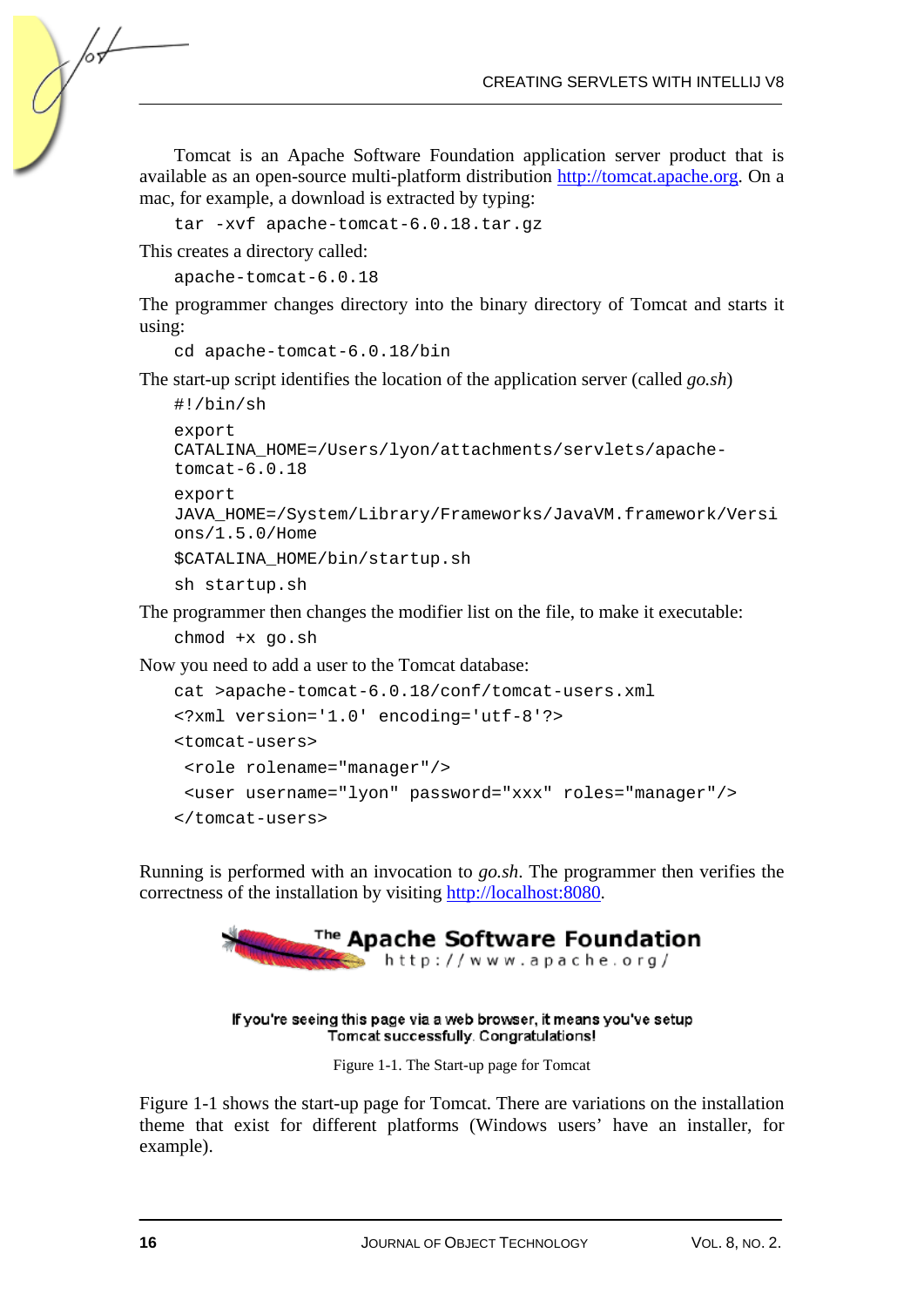In summary, the programmer identifies the proper application server, downloads it, uncompresses it, creates a shell script for running it, creates a database, in xml, of users and passwords for administering it, executes the application server and finally tests it. Common problems that can occur include a buggy configuration file setting (try again and restart), incorrect firewall settings (with cryptic output) and occupied ports (something else is already on port 8080). Clearly, this installation was not as easy as a normal application. Some IDEs (like Netbeans) include a customized version of Tomcat. This eases integration, deployment and configuration.

# 3 THE INTELLIJIDEA

The previous section described the configuration, installation and testing of Tomcat. This section describes the set-up for deploying a servlet to Tomcat. First, start Intellij and select: "create a new project from scratch".



Figure 2-1. Starting Intellij

Figure 2-1 shows the new project dialog that shows when starting Intellij.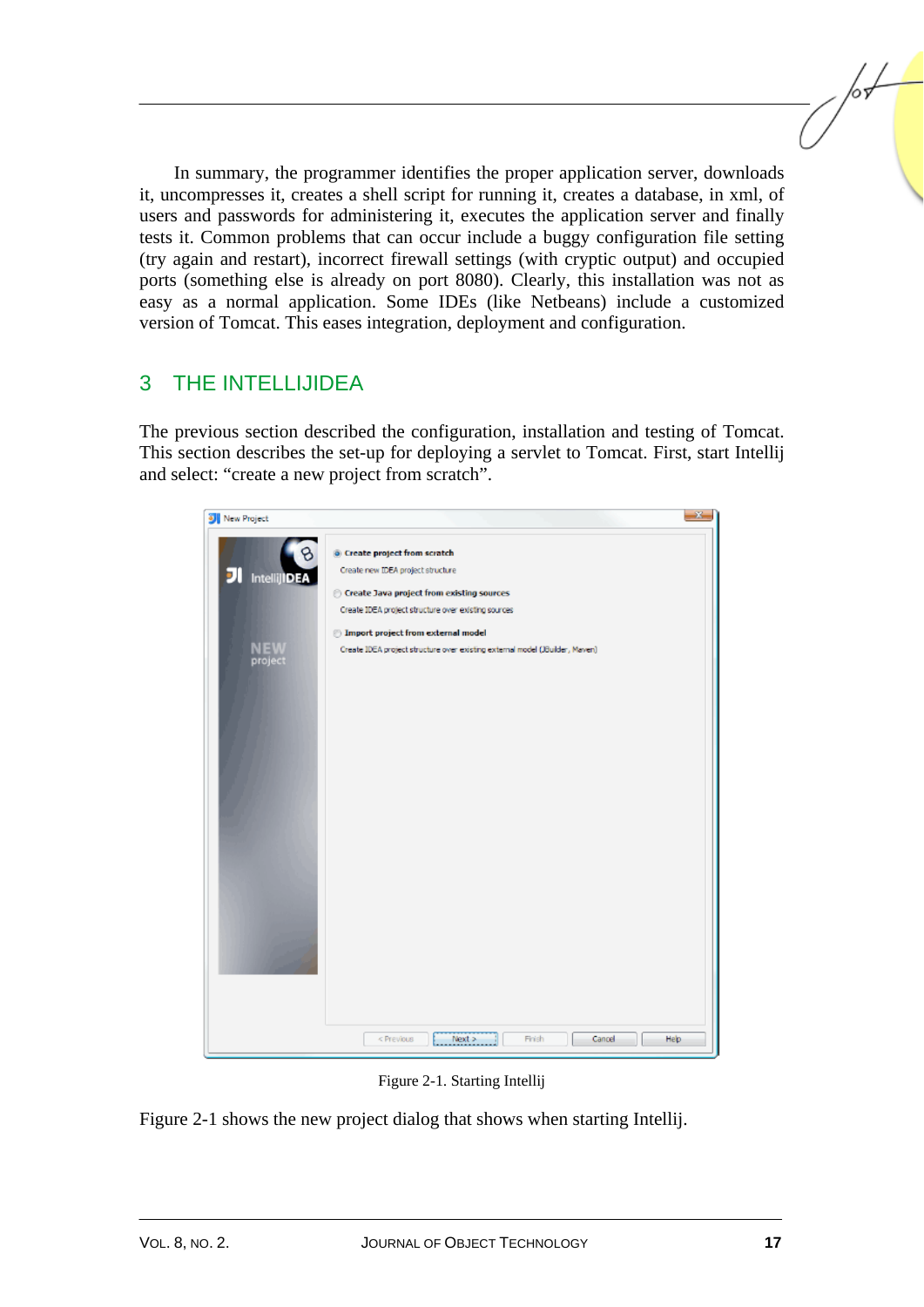

Figure 2-2. Creating the new Project

Figure 2-2 shows a dialog with a new project name (*HelloWorldServlet*) and project file location

/оъ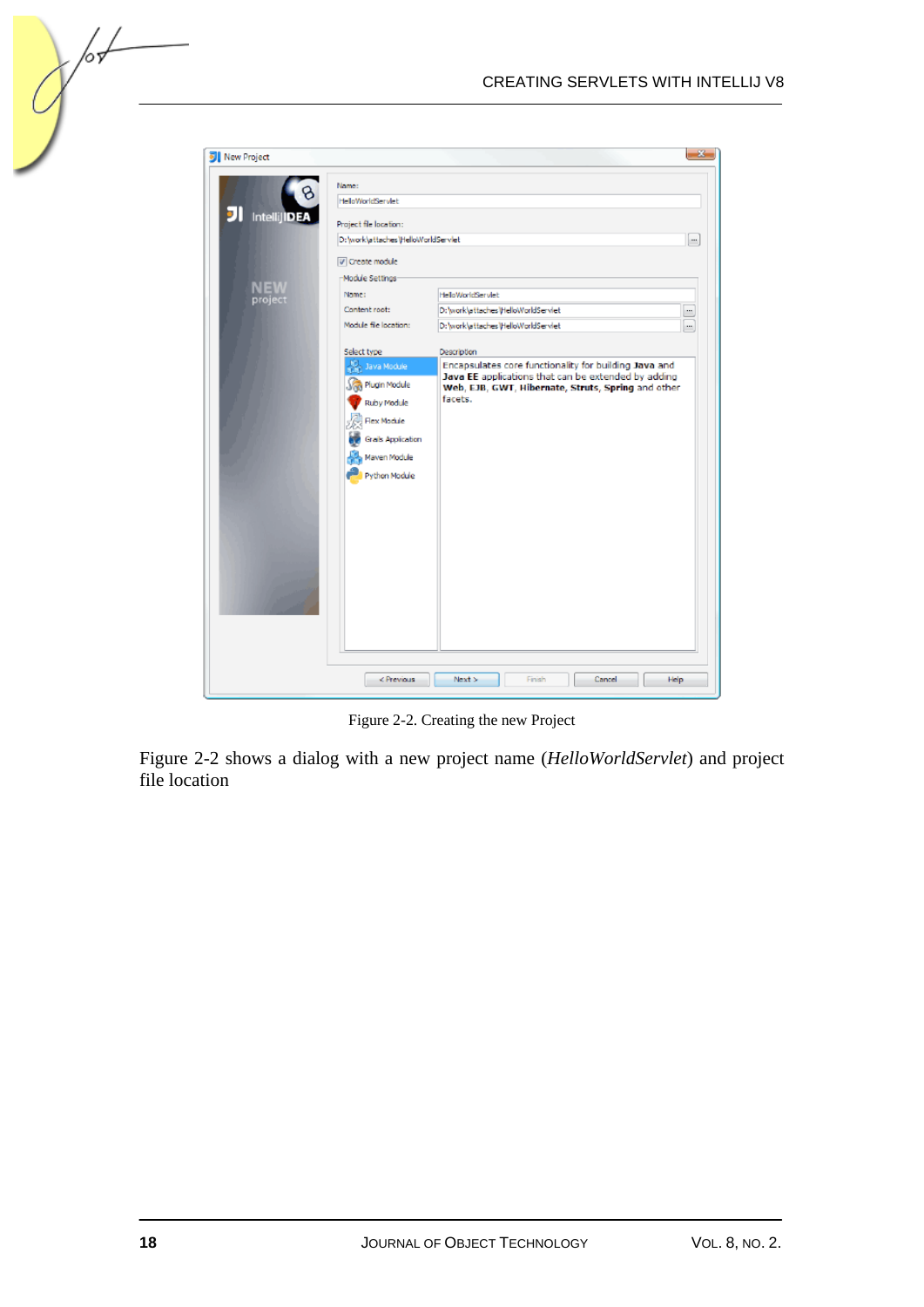

Figure 2-3. Create a new source directory

Figure 2-3 shows a dialog that enables the creation of a new source directory, called *src*.

 $\sqrt{\frac{1}{2}}$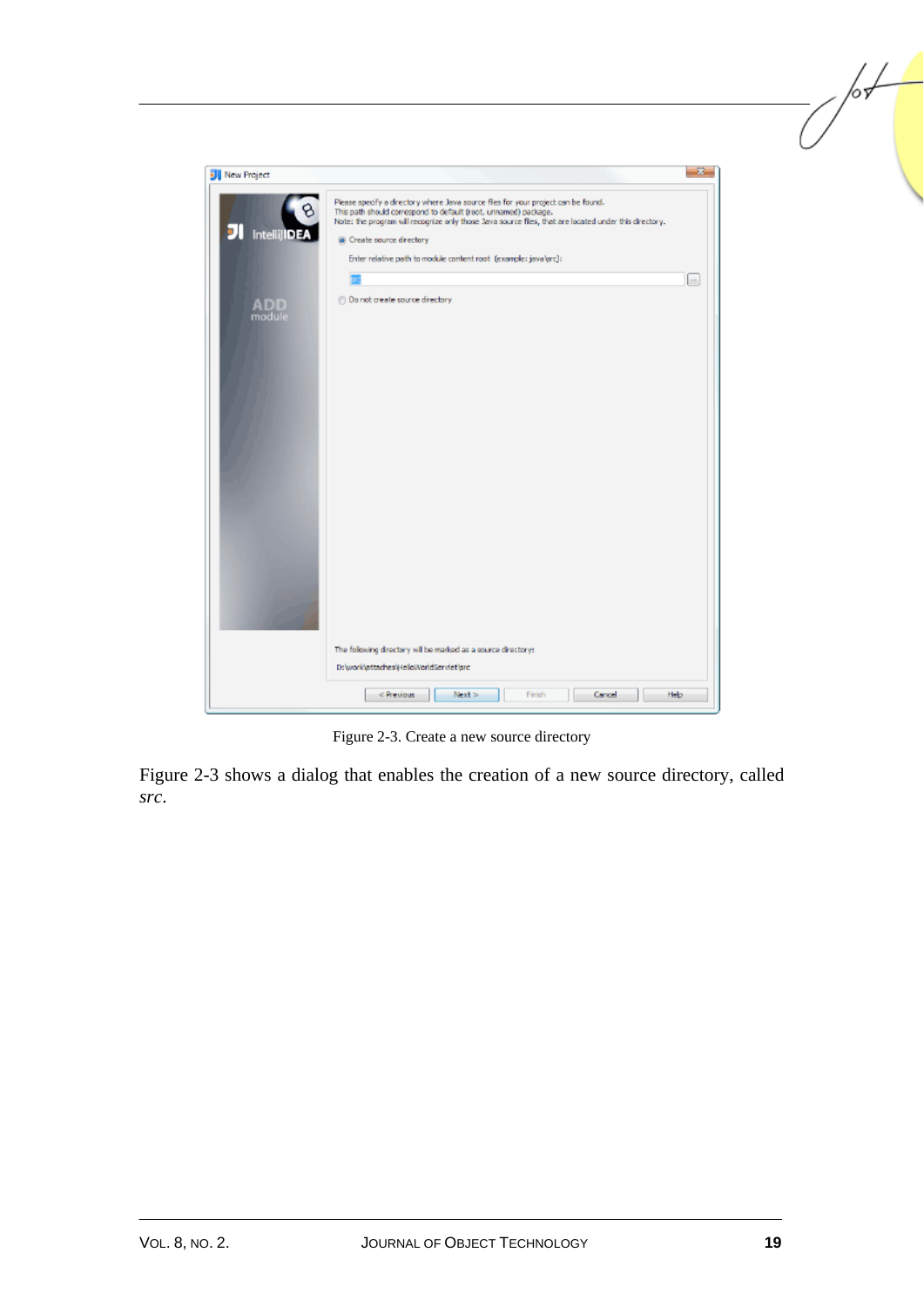| <b>J</b> New Project |                                               | 23                                                                                 |
|----------------------|-----------------------------------------------|------------------------------------------------------------------------------------|
|                      | Please select the desired technologies        |                                                                                    |
|                      |                                               | This will download all needed libraries and create Pacets in project configuration |
| <b>IntellijIDEA</b>  | V Web Application                             | $2.5 -$                                                                            |
|                      | I JavaServer Faces                            | Sun 1.2<br>÷.                                                                      |
|                      | <b>Struts</b>                                 | $1.3x +$                                                                           |
|                      | Struts 2                                      | $2.0.12 -$                                                                         |
| <b>ADD</b><br>module | WebServices                                   | Glassfish / JAX-WS 2.X RI / Metro 1.X / JWSDP 2.0 ~                                |
|                      | WebServices Client                            | Glassfish / JAX-WS 2.X RI / Metro 1.X / JWSDP 2.0 ~                                |
|                      | Enterprise JavaBeans                          | 3.0<br>$\sim$                                                                      |
|                      | <b>Informate</b>                              | Create default hibernate configuration and main class                              |
|                      |                                               | Import database schema                                                             |
|                      | JavaEE Persistence                            | 1.0                                                                                |
|                      |                                               |                                                                                    |
|                      | Flex                                          | $ -$                                                                               |
|                      | Google Web Tooldt                             | >/dev/gwt-windows-1.4.61 =   --                                                    |
|                      | Groovy                                        | <b>GROOWY</b>                                                                      |
|                      |                                               | New Groovy SDK                                                                     |
|                      | Gant for Groovy                               | $\overline{\phantom{a}}$                                                           |
|                      | <b>IRuby</b>                                  | For JRuby SDK 1.1.5 (D:\dev\truby-1.1.5\bin\truby ~ ~                              |
|                      | JRuby on Rails                                | More                                                                               |
|                      | <b>JavaEE Application</b>                     | $5 - \pi$                                                                          |
|                      | SQL Support/Default Dialect Project Default > |                                                                                    |
|                      | Spring                                        | $2.5.5 - v$                                                                        |
|                      |                                               |                                                                                    |
|                      |                                               |                                                                                    |
|                      | < Previous                                    | Finish<br>Help<br>Next ><br>Cancel                                                 |

Figure 2-4. The Technology Dialog Box

Figure 2-4 shows an image of the technology dialog box. A web application is characterized by making use of a thin client (like a browser) in order to access the business logic (which typically runs on an application server). After the user hits the *finish* button, the IDE creates the new project.

/оъ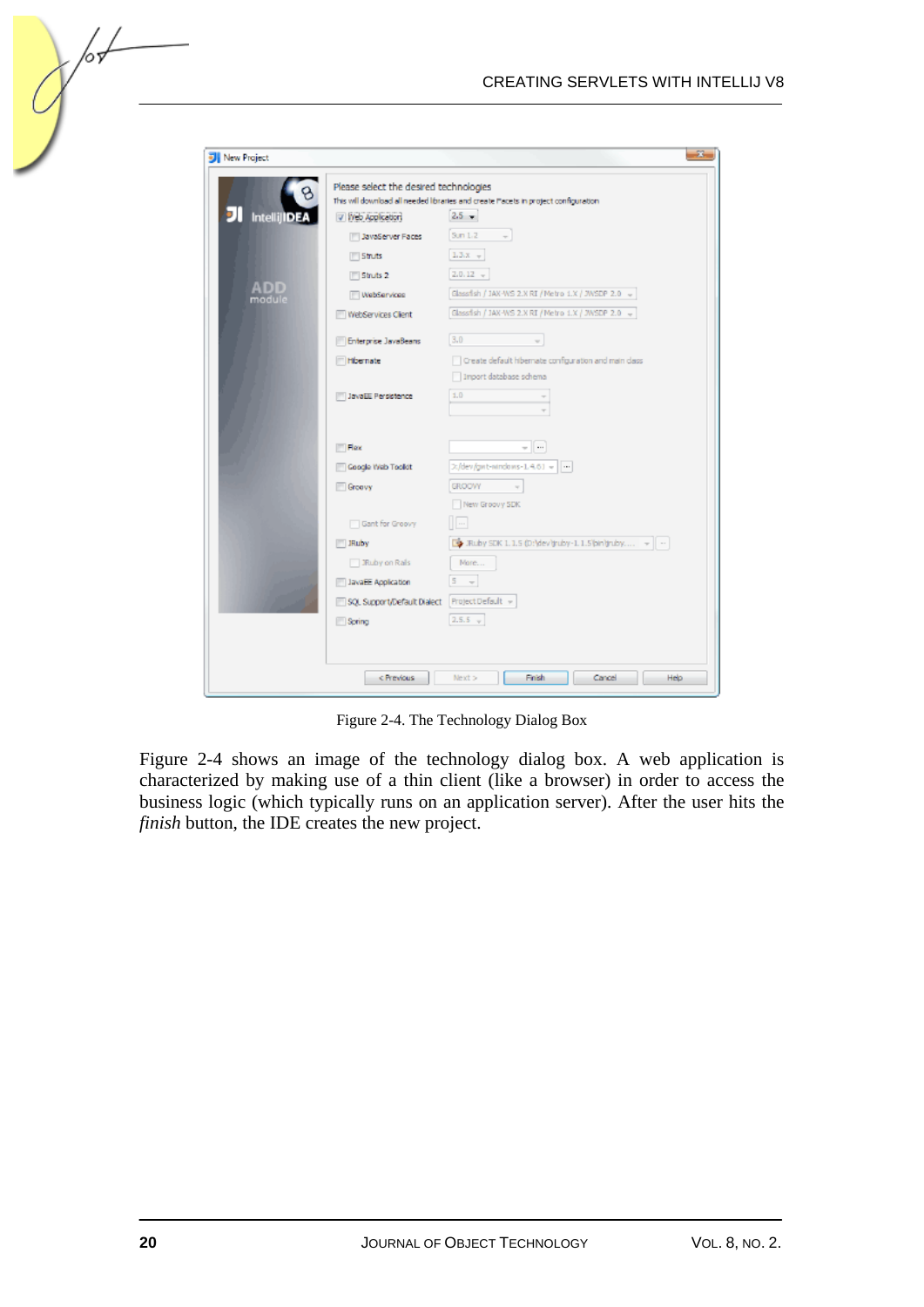

Figure 2-5. The new project

Figure 2-5 shows a new project window in Intellij. We are now ready to write our first servlet.

# 4 CREATING YOUR FIRST SERVLET

The previous section outlined the steps for setting up a browser to enable the programmer to start to write servlets. This section describes how to write the servlet, using the IntellijIDEA IDE. Mouse right on the project and select the new menu.

/or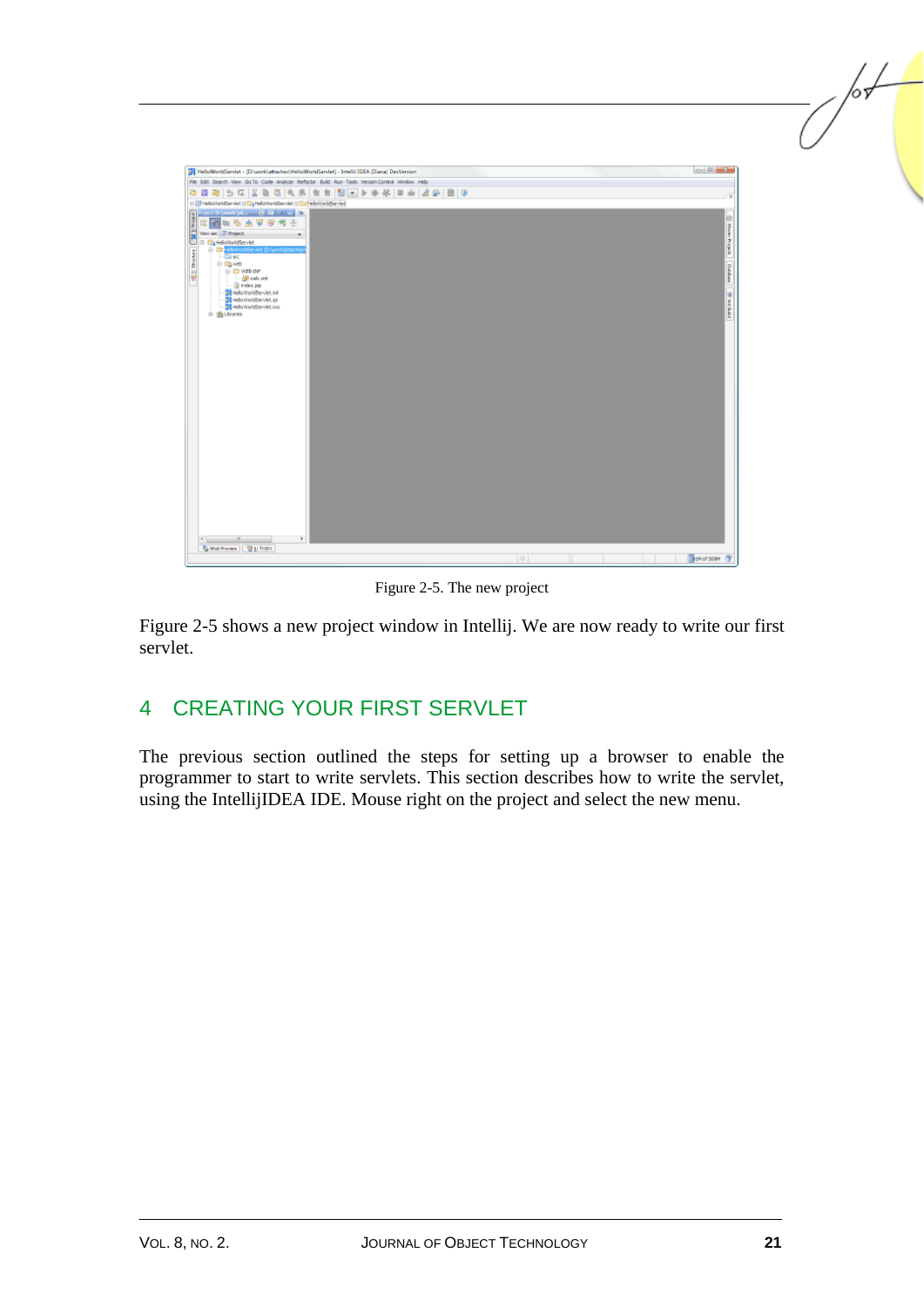

Figure 3-1. Selecting the new servlet menu item.

Figure 3-1 shows the programmer selecting the servlet menu item from the pop-up dialog box.

| <servlet-name>: HelloServlet</servlet-name> | Prefix and suffix are taken from Java EE Names |
|---------------------------------------------|------------------------------------------------|
| Package:                                    |                                                |
| foo                                         | $\cdots$                                       |
| Servlet Class:                              |                                                |
| foo.HelloServlet                            | $\cdots$                                       |

Figure 3-2. Name the servlet

Figure 3-2 shows the package name (*foo*) and the servlet name (*HelloServlet*) entered into the *New Servlet* dialog box.

 $\sqrt{\sigma}$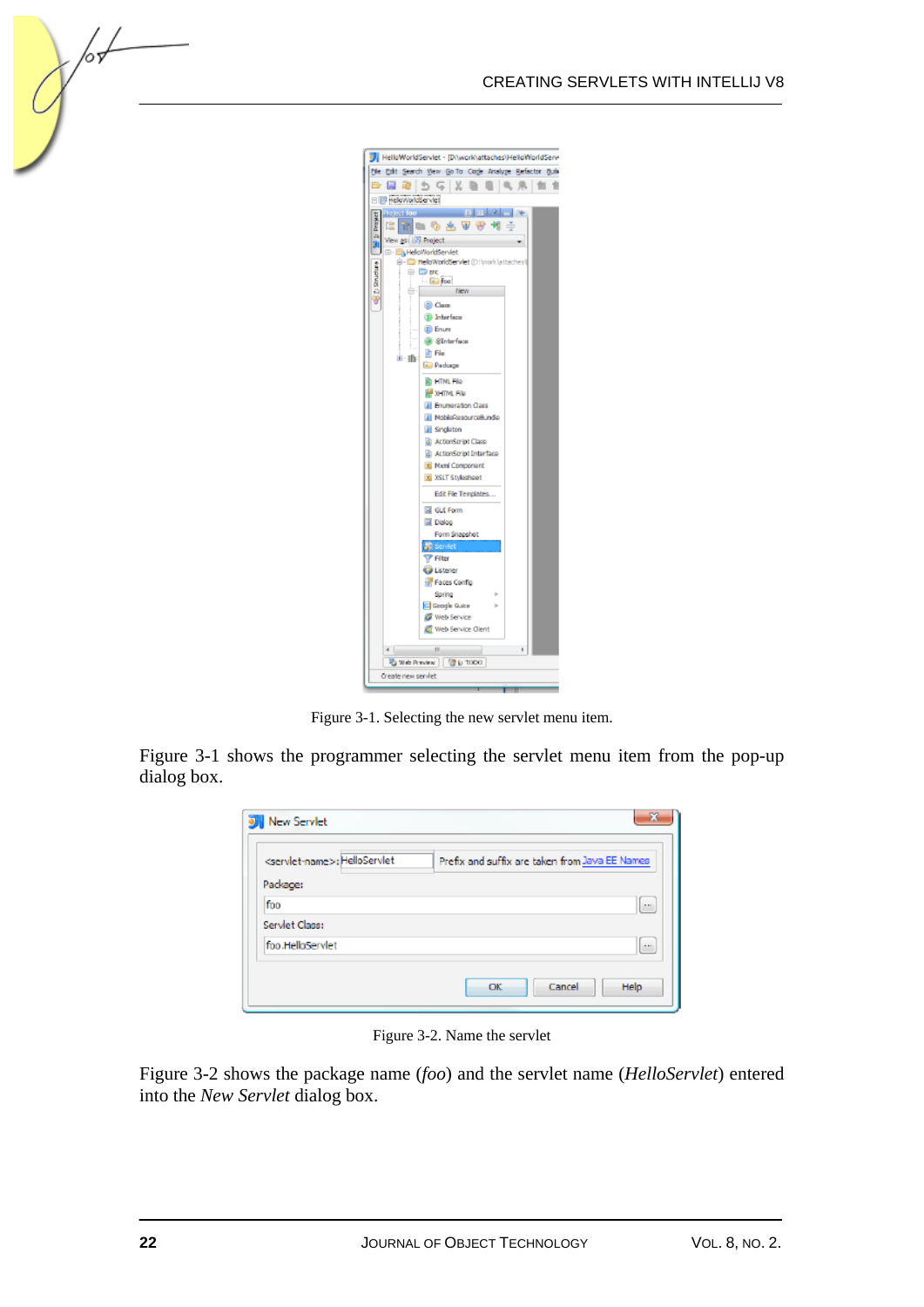| HelioWorldServlet - [D/work\uttached\HelioWorldServlet] - [HelioWorldServlet] - _Jurc/fao\HelioServlet.java - IntellUIDEA (Diana) DevVersion                                                                                                                                                                                                                                                                                                                                                                                                                                                                                                                                                                                                                                                                                                                                                                       | la Bi <del>stri</del>                    |
|--------------------------------------------------------------------------------------------------------------------------------------------------------------------------------------------------------------------------------------------------------------------------------------------------------------------------------------------------------------------------------------------------------------------------------------------------------------------------------------------------------------------------------------------------------------------------------------------------------------------------------------------------------------------------------------------------------------------------------------------------------------------------------------------------------------------------------------------------------------------------------------------------------------------|------------------------------------------|
| File Edit Search Werv Go To Cade Analyse Refactor Build Run Toda Version-Cantrol Window Help                                                                                                                                                                                                                                                                                                                                                                                                                                                                                                                                                                                                                                                                                                                                                                                                                       |                                          |
| B G<br>☞<br>$-12$<br>æ.<br>$\mathcal{D}_{\mathcal{D}}$<br>G<br>ы<br>o.<br>0.36<br>171                                                                                                                                                                                                                                                                                                                                                                                                                                                                                                                                                                                                                                                                                                                                                                                                                              |                                          |
| HelpWorldGerviet E Elianc Elian foo @ HelpServiet<br>E Bi-kellsWorldServlet E Cal-kelloWorldServlet                                                                                                                                                                                                                                                                                                                                                                                                                                                                                                                                                                                                                                                                                                                                                                                                                |                                          |
| $\vert x \vert$<br><b>Silla Serviet HelpServier</b><br>$-10+$<br>(2) HelioServlet ><br>亳<br>peckage foot<br>$\overline{2}$<br>Vew as: [iii] Java EE : Structure<br><b>Himport</b><br><b>ED-12</b> Web Paceta<br>$\overline{3}$<br>- B Web (in HelioWorldServiet)<br>2. Southern<br>$\theta$<br>public class HelloServlet extends HttpServlet (<br><b>B</b> vehand<br>18 W/F protected void doPost(HttpServletRequest request, HttpServletResponse response) throws ServletException, IOException<br><b>ChildWorldServiet</b><br>response.getWriter().write("Wello.World!");<br>11<br>G-Bill HeloServlet<br>12<br>13.3<br>₩<br>- (@ HelbServlet)<br>13<br>白-DB web (/)<br>14 W ft. protected void dotet(HttpServletRequest.request, HttpServletResponse.response).thrown.ServletException, IOException.(<br>is- Cla wes-are<br>15<br>doPost(request, response);<br>$ \frac{1}{20}$ index 30<br>15<br>a.<br>17<br>18 | Naver<br>Project: Dirichael (19 Ani Quid |
|                                                                                                                                                                                                                                                                                                                                                                                                                                                                                                                                                                                                                                                                                                                                                                                                                                                                                                                    |                                          |
| 4                                                                                                                                                                                                                                                                                                                                                                                                                                                                                                                                                                                                                                                                                                                                                                                                                                                                                                                  |                                          |
| & MA Review   @ st TUDO<br>景点<br><b>8 11:45</b><br><b>Iranet</b><br>windows-1251                                                                                                                                                                                                                                                                                                                                                                                                                                                                                                                                                                                                                                                                                                                                                                                                                                   | 92N of 539N                              |

Figure 3-3. Keying in the new servlet

Figure 3-3 shows the user entering in the new servlet.

# 5 CONFIGURATION OF THE IDE FOR DEPLOYMENT

This section describes how to configure the *IntellijIDEA* for deployment of the application.

 $\mathbb{Z}$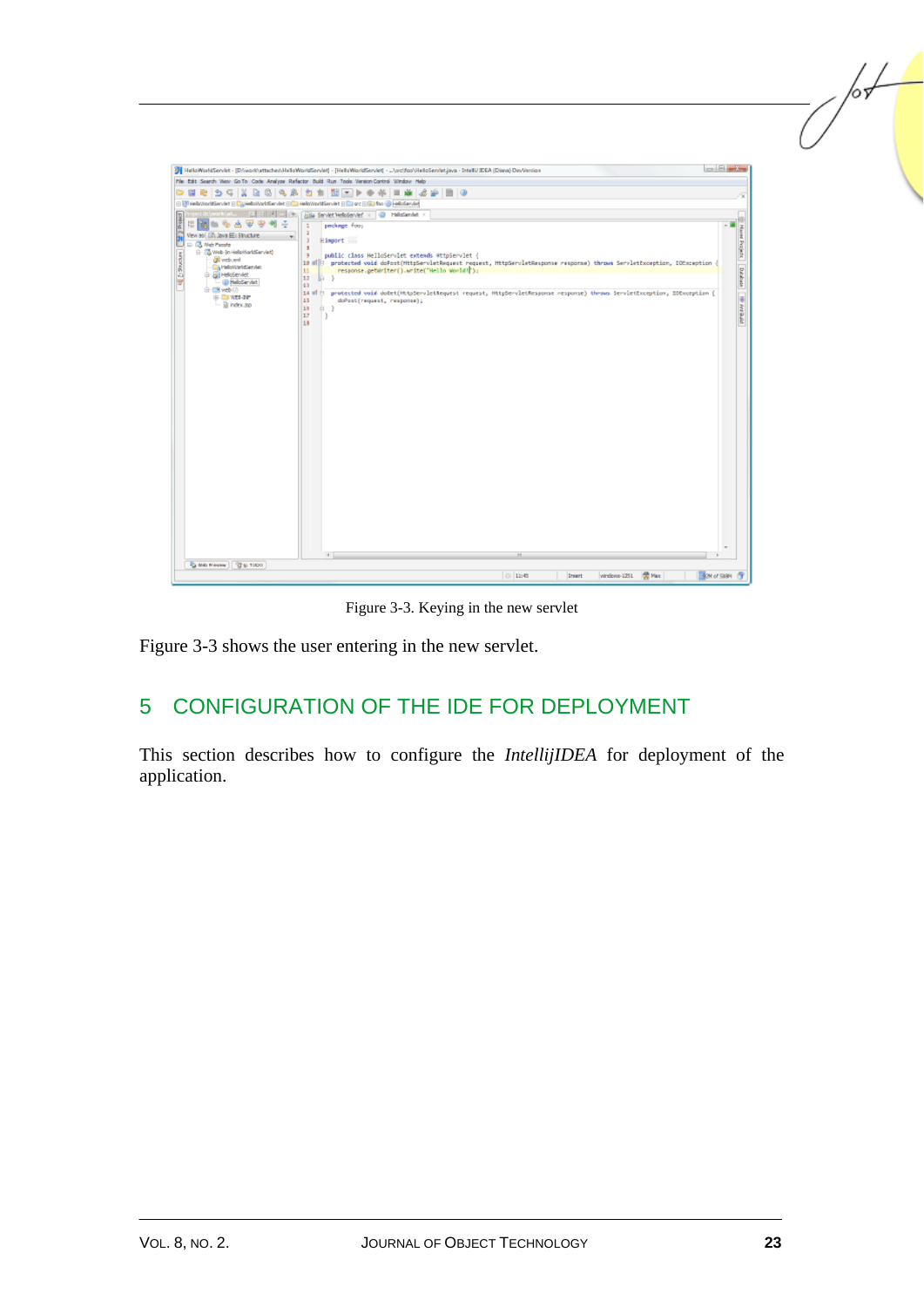| <b>B B &amp; + +</b>             |       |                                          |
|----------------------------------|-------|------------------------------------------|
| Add New Comfiguration            |       | Press the 15 button to create a new conf |
| Applet                           |       |                                          |
| <b>The Application</b>           |       |                                          |
| de Flor                          |       |                                          |
| GI GWT Configuration             |       |                                          |
| Gant Script                      |       |                                          |
| <b>GR</b> Grafs Application      |       |                                          |
| <b>Grals Tests</b>               |       |                                          |
| <b>B</b> Groovy Script           |       |                                          |
| C. Boss Server                   |       |                                          |
| Ha JSR 45 Concertble Server +    |       |                                          |
| 46 Junit                         |       |                                          |
| an JavaScript Debug              | r     |                                          |
| <b>ED</b> Maven                  |       |                                          |
| <b>G. Plugin</b>                 |       |                                          |
| <b>Python</b>                    |       |                                          |
| <b>DI</b> Query Language Console |       |                                          |
| 4 <sup>1</sup> RSpec             |       |                                          |
| <b>Ca</b> Rais                   |       |                                          |
| $\angle$ Rake                    |       |                                          |
| Renote                           |       |                                          |
| <b>We' Regin</b>                 | ь     |                                          |
| <b>O</b> Ruby                    |       |                                          |
| <b>S.</b> Testuunit              |       |                                          |
| <b>E TestVS</b>                  |       |                                          |
| <b>All Tomcat Server</b>         | $\mu$ | Add New Tomcat Server' Configuration     |
| <b>R</b> WebLogic Instance       | ŀ     | all Local                                |
| WebSphere Instance               |       |                                          |
| 牌 xstT                           | r     | skill Remote                             |
|                                  |       |                                          |

Figure 4-1. Selecting the local server

Figure 4-1 shows the *Run/Debug Configurations* dialog box that appears when the user selects *Edit Configurations* and clicks on the *+* button. Figure 4-1 shows the user selecting a local configuration for deployment.

| 3 HelioWorldServlet - (D. work) attacher) HelioWorldServlet] - (HelioWorldServlet] -  \/web/WEB-DiP\/web.xml - Intelli/ IDEA (Diana) DevVersion |                                                                      | $\frac{1}{2} \left( \frac{1}{2} \right) \left( \frac{1}{2} \right) \left( \frac{1}{2} \right) \left( \frac{1}{2} \right) \left( \frac{1}{2} \right) \left( \frac{1}{2} \right) \left( \frac{1}{2} \right) \left( \frac{1}{2} \right) \left( \frac{1}{2} \right) \left( \frac{1}{2} \right) \left( \frac{1}{2} \right) \left( \frac{1}{2} \right) \left( \frac{1}{2} \right) \left( \frac{1}{2} \right) \left( \frac{1}{2} \right) \left( \frac{1}{2} \right) \left( \frac$ |
|-------------------------------------------------------------------------------------------------------------------------------------------------|----------------------------------------------------------------------|----------------------------------------------------------------------------------------------------------------------------------------------------------------------------------------------------------------------------------------------------------------------------------------------------------------------------------------------------------------------------------------------------------------------------------------------------------------------------|
| File Odit Search New Go-To Code Analyze Refactor Build Run Toplo Region-Control Window Help                                                     |                                                                      |                                                                                                                                                                                                                                                                                                                                                                                                                                                                            |
|                                                                                                                                                 |                                                                      |                                                                                                                                                                                                                                                                                                                                                                                                                                                                            |
| m ill nelworldte viet in Egnelworldteniet milla nelworldte viet millig vel: in Ela witt the gal web onl                                         |                                                                      |                                                                                                                                                                                                                                                                                                                                                                                                                                                                            |
| $ 1 $ $ 1 $ $ 3 $ $ 1 $ $ 4 $<br>ally Servert HelioServlet x   a   Index x   @   HelioServlet x   a   India x                                   |                                                                      |                                                                                                                                                                                                                                                                                                                                                                                                                                                                            |
| <b>PAGE</b><br>s<br><b>Assembly Descriptor</b>                                                                                                  |                                                                      | Ŧ<br>×                                                                                                                                                                                                                                                                                                                                                                                                                                                                     |
| New as   IT! Project<br>ы                                                                                                                       |                                                                      |                                                                                                                                                                                                                                                                                                                                                                                                                                                                            |
| Context Parameters<br>E-Chelonoldsever<br>G-ID HelsWorldServlet (D: work lattaches)                                                             |                                                                      | Frajedo                                                                                                                                                                                                                                                                                                                                                                                                                                                                    |
| Shuthan<br>$3 = 0$<br><b>D-Braz</b>                                                                                                             |                                                                      |                                                                                                                                                                                                                                                                                                                                                                                                                                                                            |
| th-Six foo<br>-@ a HelsServiet                                                                                                                  | No paremeters configured                                             |                                                                                                                                                                                                                                                                                                                                                                                                                                                                            |
| (C)<br><b>B-Rayweb</b>                                                                                                                          |                                                                      | Dutabat                                                                                                                                                                                                                                                                                                                                                                                                                                                                    |
| the WES-SAT                                                                                                                                     |                                                                      |                                                                                                                                                                                                                                                                                                                                                                                                                                                                            |
| Inc. days 36<br>a index jop                                                                                                                     |                                                                      | <b>SEARCH ART</b>                                                                                                                                                                                                                                                                                                                                                                                                                                                          |
| <b>Bill HelloWorldServlet.ini</b><br><b>Til HelpWorldServlet.jpr</b>                                                                            |                                                                      |                                                                                                                                                                                                                                                                                                                                                                                                                                                                            |
| <b>Bill HelaWorldServlet.ivs</b><br>Serviet Mappings                                                                                            | <b>STRAIGE STAR</b>                                                  |                                                                                                                                                                                                                                                                                                                                                                                                                                                                            |
| tir- illa Ubrarica                                                                                                                              | Filter Mappings                                                      |                                                                                                                                                                                                                                                                                                                                                                                                                                                                            |
| <b>BB O</b>                                                                                                                                     | $\equiv$ $\equiv$ $\circ$<br>ho fiters configured in this web facet. |                                                                                                                                                                                                                                                                                                                                                                                                                                                                            |
| URL Pattern<br>Serviet<br>HelloBervlet<br>telu Servict                                                                                          | Please create filter first.                                          |                                                                                                                                                                                                                                                                                                                                                                                                                                                                            |
|                                                                                                                                                 |                                                                      |                                                                                                                                                                                                                                                                                                                                                                                                                                                                            |
|                                                                                                                                                 |                                                                      |                                                                                                                                                                                                                                                                                                                                                                                                                                                                            |
|                                                                                                                                                 |                                                                      |                                                                                                                                                                                                                                                                                                                                                                                                                                                                            |
|                                                                                                                                                 |                                                                      |                                                                                                                                                                                                                                                                                                                                                                                                                                                                            |
|                                                                                                                                                 |                                                                      |                                                                                                                                                                                                                                                                                                                                                                                                                                                                            |
|                                                                                                                                                 |                                                                      |                                                                                                                                                                                                                                                                                                                                                                                                                                                                            |
|                                                                                                                                                 |                                                                      |                                                                                                                                                                                                                                                                                                                                                                                                                                                                            |
|                                                                                                                                                 |                                                                      |                                                                                                                                                                                                                                                                                                                                                                                                                                                                            |
|                                                                                                                                                 |                                                                      |                                                                                                                                                                                                                                                                                                                                                                                                                                                                            |
|                                                                                                                                                 |                                                                      |                                                                                                                                                                                                                                                                                                                                                                                                                                                                            |
|                                                                                                                                                 |                                                                      |                                                                                                                                                                                                                                                                                                                                                                                                                                                                            |
|                                                                                                                                                 |                                                                      |                                                                                                                                                                                                                                                                                                                                                                                                                                                                            |
|                                                                                                                                                 |                                                                      |                                                                                                                                                                                                                                                                                                                                                                                                                                                                            |
|                                                                                                                                                 |                                                                      |                                                                                                                                                                                                                                                                                                                                                                                                                                                                            |
|                                                                                                                                                 |                                                                      |                                                                                                                                                                                                                                                                                                                                                                                                                                                                            |
|                                                                                                                                                 |                                                                      |                                                                                                                                                                                                                                                                                                                                                                                                                                                                            |
| Text Ceneral Assembly Descriptor Amendiy Descriptor References<br>k.<br>a.<br>$\epsilon$                                                        |                                                                      |                                                                                                                                                                                                                                                                                                                                                                                                                                                                            |
| Web Preview   2 Li TODO                                                                                                                         |                                                                      |                                                                                                                                                                                                                                                                                                                                                                                                                                                                            |
|                                                                                                                                                 | <b>黄 Max</b><br>$\vert \ddot{\diamond} \vert$                        | 136M of 508M (9)                                                                                                                                                                                                                                                                                                                                                                                                                                                           |
|                                                                                                                                                 |                                                                      |                                                                                                                                                                                                                                                                                                                                                                                                                                                                            |

Figure 4-2. Adding a servlet mapping

 $\sqrt{\circ}$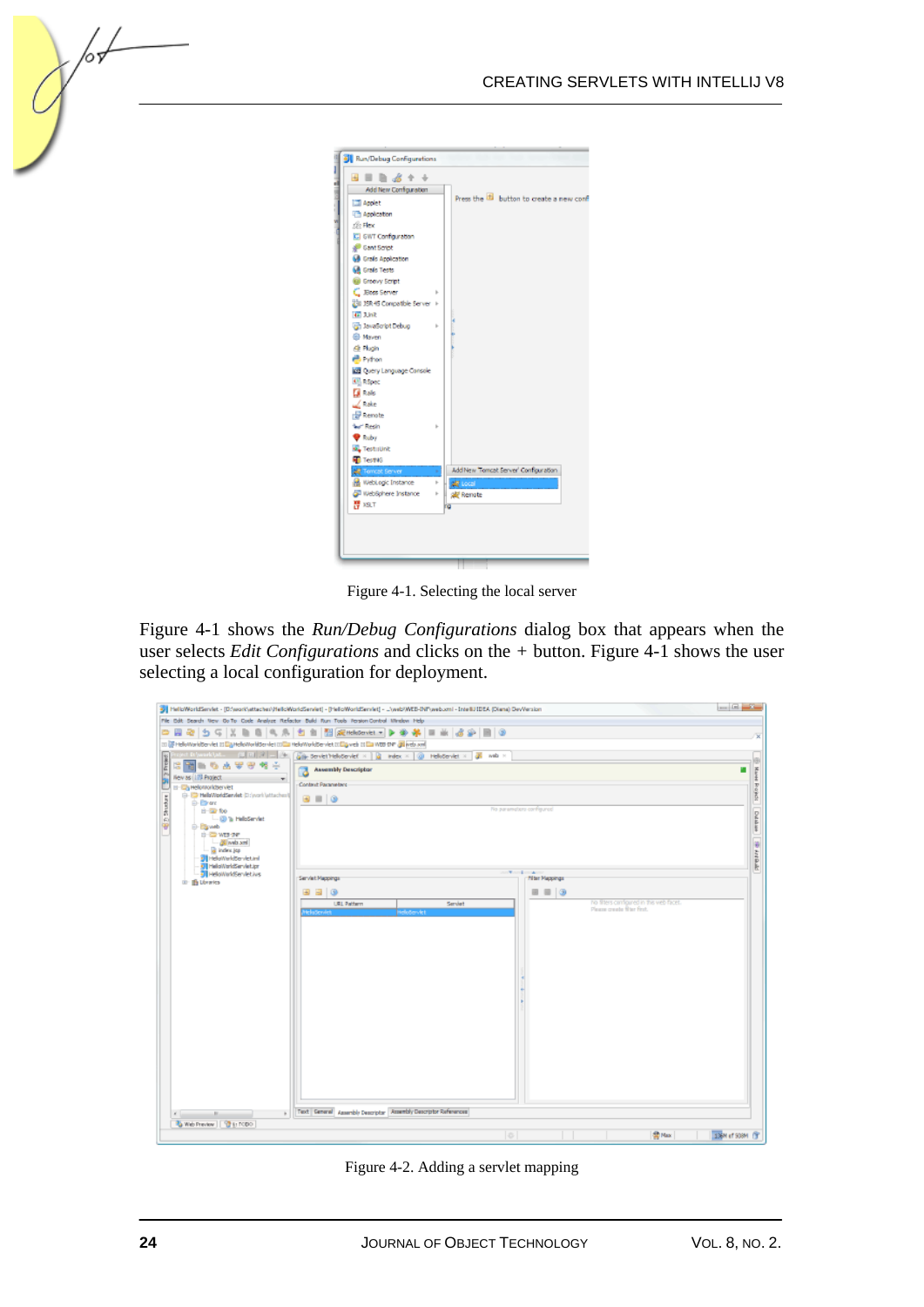The programmer double clicks on the web facet, selects the assembly descriptor and enters in the new URL pattern to map to the *HelloServlet*.

| <b>J</b> Run/Debug Configurations    | $\mathbf{z}$                                                                           |
|--------------------------------------|----------------------------------------------------------------------------------------|
| 图 图 函 a 中 > Name: HelbServlet        |                                                                                        |
| E-gig Tomcat Server<br>- SaleSarviet | Server Deployment Logs Startup/Connection<br>Application Server: Tomcat 6<br>Configure |
|                                      | ×.                                                                                     |
|                                      | Open browser<br>V Start browser<br>System<br>۰                                         |
|                                      | http://localhost:8080/HelloServlet<br>Startup page:                                    |
|                                      | VM parametera:                                                                         |
|                                      | 國                                                                                      |
|                                      | Build on frame deactivation [ Build Web resources only                                 |
|                                      | Deploy "Toncat Manager" application                                                    |
|                                      |                                                                                        |
|                                      |                                                                                        |
|                                      |                                                                                        |
|                                      |                                                                                        |
|                                      |                                                                                        |
|                                      |                                                                                        |
|                                      |                                                                                        |
|                                      |                                                                                        |
|                                      |                                                                                        |
|                                      |                                                                                        |
|                                      |                                                                                        |
|                                      |                                                                                        |
|                                      |                                                                                        |
|                                      |                                                                                        |
|                                      |                                                                                        |
|                                      | Before launch                                                                          |
|                                      | V Neke                                                                                 |
|                                      | Run Ant target                                                                         |
|                                      | Run Maven goal                                                                         |
| Edit Defaults                        | Share configuration                                                                    |
| V Display settings before launching  |                                                                                        |
|                                      |                                                                                        |
|                                      |                                                                                        |
|                                      | OK.<br>Cancel<br>Apply<br>Help                                                         |
|                                      |                                                                                        |

Figure 4-3. The configurations dialog box

Figure 4-3 shows the *Run/Debug Configurations* dialog box, with the new Tomcat application server selected.

for-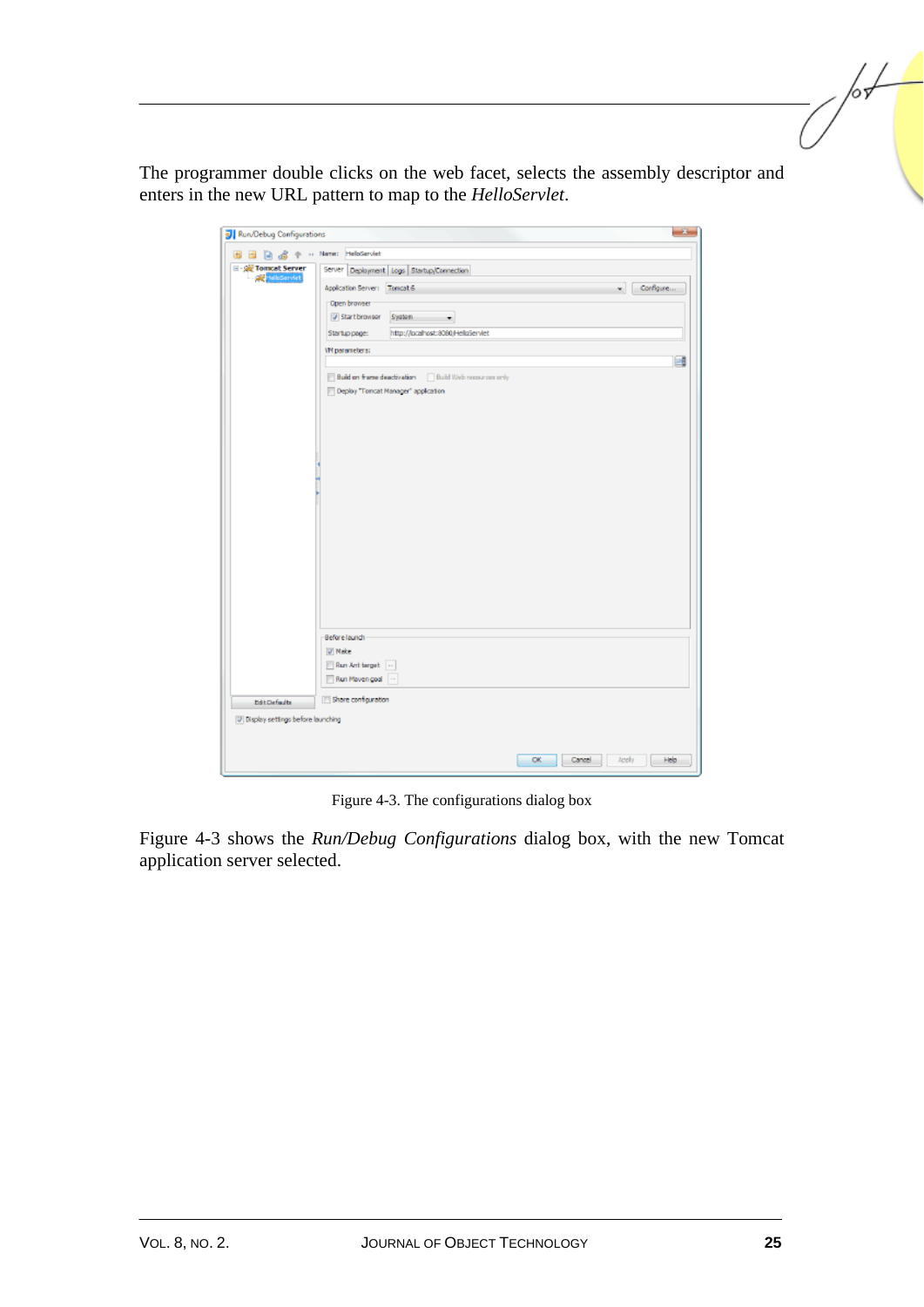| $\mathbf{t}$                                         | 日 日 d + > Nene: HelpServlet                                                                  |                                                                                                                    |  |  |  |
|------------------------------------------------------|----------------------------------------------------------------------------------------------|--------------------------------------------------------------------------------------------------------------------|--|--|--|
| E-gig Tomcat Server<br>HelbServiet                   | Server Deployment Logs Startup/Connection<br>Java EE Modules to deploy at the server startup |                                                                                                                    |  |  |  |
|                                                      | Web Facets<br>Web (in HelloWorldServlet)                                                     | V Deploy Web Pacet Web<br>-Deployment Source:<br>HeloWorldservletWeb -<br>Configure<br>Application context: /<br>٠ |  |  |  |
|                                                      | Before launch<br>V Nake<br>Run Ant target<br>Run Maven goal                                  |                                                                                                                    |  |  |  |
| Edit Defaults<br>V Display settings before launching | Share configuration                                                                          |                                                                                                                    |  |  |  |
|                                                      |                                                                                              |                                                                                                                    |  |  |  |

Figure 4-4. The deployment configuration

Figure 4-4 shows the deployment configuration dialog box with the *deploy web facet* selected. If Tomcat is still running, you must run the *shutdown.sh* script to shut it down before deployment. Otherwise you get an *AddressInUse* exception at run-time (since Tomcat is already running).

### 6 SUMMARY

∕०ऽ

The problems encountered with deployment have been documented in our 2005 case study involving the JBoss plugin for Intellij [Lyon 2005b-e]. These problems include issues of IDE integration, server communication, file system organization and resource bundling [Lyon 2005a].

Now, three years later, we examine a new deployment scenario involving the simplest of servlets onto one of the more common application servers. Our new work shows that the procedure is a fruitful source of bugs. As is typical, all the effort is expended in set-up and debugging in order to get the system working.

We need to make the process a little easier for the programmer. Perhaps a process involving automated communication in a standard manner would be of help in deployment. System integration is a primary focus of our efforts. An XML file is used to enable a mapping between the servlet name and the class name. This creates a non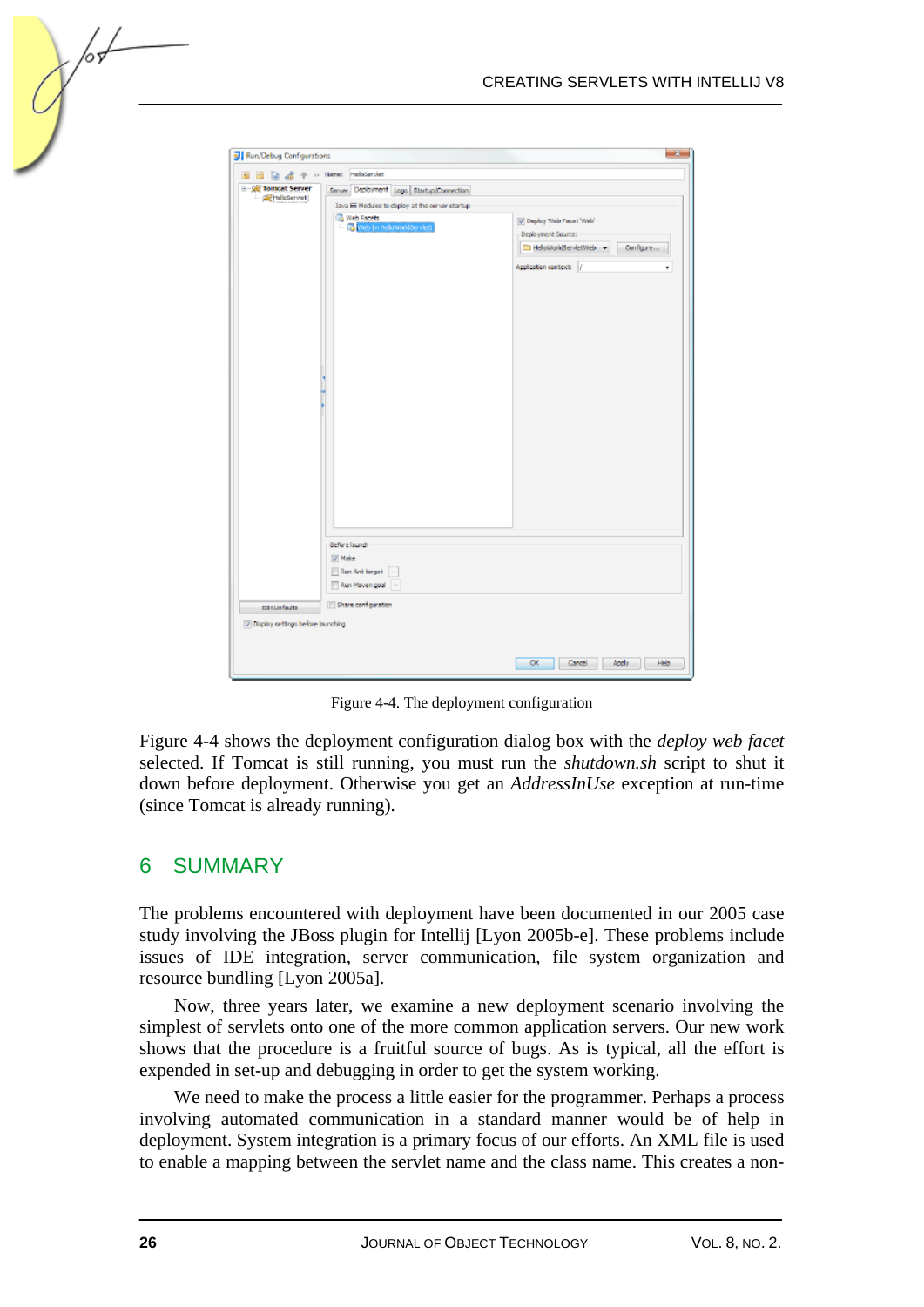zero probability of a run-time error. Application server set-up and execution could be a less fruitful source of bugs if it were automated. The use of special files and directory structures causes IntelliJ to ask the user to create a new module of web application type. Our simple servlet needed a local server, servlet mapping, a browser for test and a servlet file. Each of these things had to be set up manually.

The expert programmers get so good with configuration that they treat the problems with set-up as trivial, and ignore them. This leaves the programmers new to the IDE to figure set-up on their own. Clearly, the primary element in easing deployment and configuration bugs is in better integration and debugging tools. Other IDE's seem to be better at server-side integration than Intellij, but the question of how to improve the integration with Intellij remains open.

## REFERENCES

- [Lyon 2005a] "Resource Bundling for Distributed Computing" by Douglas A. Lyon, *Journal of Object Technology*, vol. 4, no. 1, January-February, 2005, pp. 45-58, http://www.jot.fm/issues/issue\_2005\_01/column4/.
- [Lyon 2005b] "The JBoss Integration Plug-in for IntelliJ IDEA", Part 1 by Douglas A. Lyon, Martin Fuhrer and Thomas Rowland, Journal of Object Technology, vol. 4, no. 5, July-August, 2005, pp. 7-17, http://www.jot.fm/issues/issue\_2005\_07/column1/.
- [Lyon 2005c] "The JBoss Integration Plug-in for IntelliJ IDEA", Part 2 by Douglas A. Lyon, Martin Fuhrer and Thomas Rowland, *Journal of Object Technology*, vol. 4, no. 7, September-October, 2005, pp. 25-34, http://www.jot.fm/issues/issue\_2005\_09/column3/.
- [Lyon 2005d] "The JBoss Integration Plug-in for IntelliJ IDEA", Part 3 by Douglas A. Lyon, Martin Fuhrer and Thomas Rowland, *Journal of Object Technology*, vol. 5, no. 3, March-April, 2006, pp. 13-26, http://www.jot.fm/issues/issue\_2006\_03/column2/.
- [Lyon 2005e] "The JBoss Integration Plug-in for IntelliJ IDEA", Part 4 by Douglas A. Lyon, Martin Fuhrer and Thomas Rowland, *Journal of Object Technology*, vol. 4, no. 9, November-December, 2005, pp. 11-21, http://www.jot.fm/issues/issue\_2005\_11/column2/.

## ACKNOWLEDGEMENT

The author is indebted to Serge Baranov, of JetBrains, for his assistance with Intellij IDEA and feedback on this article.